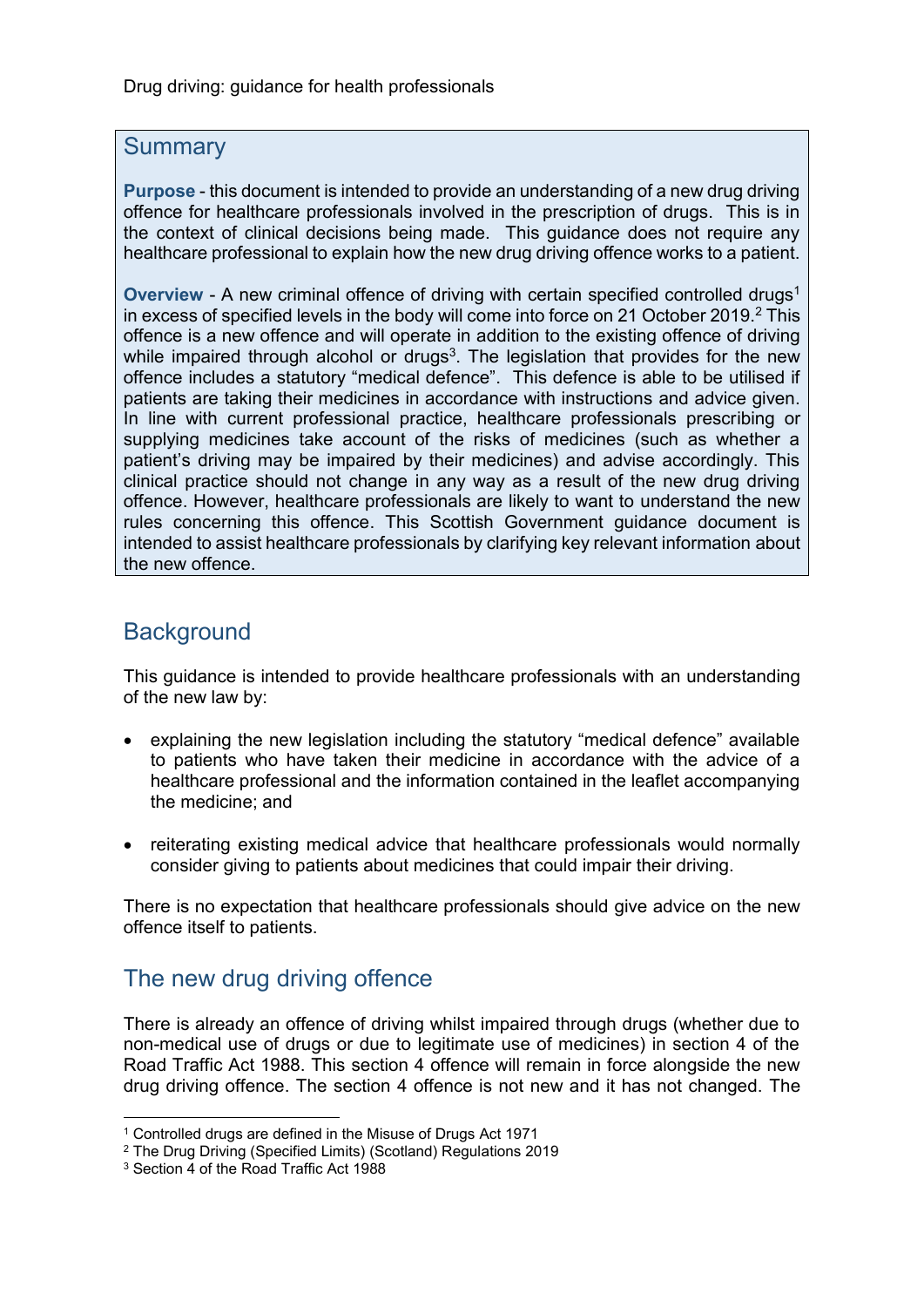Drug driving: guidance for health professionals

section 4 offence requires proof of impairment to driving, involving a field impairment test and an examination by a medical practitioner, before a confirmatory blood test can be taken, which may detect traces of any drug type.

The new offence refers to driving, attempting to drive or being in charge of a vehicle with a specified controlled drug in the body, in excess of a specified limit (Section 5A of the Road Traffic Act 1988). The drugs to be covered by this new section 5A offence are defined in regulations supporting the offence and are listed below. Implementation of the new offence will make it easier to hold irresponsible drivers to account. Evidence of impaired driving is not required for the new offence. Instead, the offence will be committed if a driver is over the specified limit for any of the individual drug types on a strict liability basis, similar to the operation of the existing drink driving over the limit offence.

A fundamental part of the new offence is protection for people taking prescribed medication. Those individuals who have taken their medicine(s) in accordance with the advice of the prescriber or supplier of the medicine(s) and any accompanying instructions included in the medicine pack (so far as the latter is consistent with advice given) who are found to have a blood level higher than that specified in the regulations are entitled to raise the statutory "medical defence" at any stage (see below for full explanation), and might then not be asked to provide a blood sample.

### Impact of the new drug driving offence on patients

The new offence covers 17 controlled drugs. Regulation 2 of the Regulations specifies the 17 controlled drugs and associated limits for the purposes of section 5A of the 1988 Act<sup>4</sup>

The 17 controlled drugs fall broadly into two groups.

The first group consists of commonly abused drugs for which low limits have been set. This group includes certain medicines that will be taken by only a small proportion of drivers. Given the low limits set, a patient prescribed one of these medicines who chooses to drive could test above the specified limit and would be entitled to raise the statutory "medical defence".

This 'zero tolerance' group currently includes:

| benzoylecgonine               | $50\mu g/L^*$ |
|-------------------------------|---------------|
| cocaine                       | $10\mu g/L$   |
| delta-9-tetrahydrocannibinol  | $2\mu g/L$    |
| (cannabis)                    |               |
| ketamine                      | $20\mu g/L$   |
| lysergic acid diethylamide    | $1\mu g/L$    |
| methylamphetamine             | $10\mu g/L$   |
| Methylenedioxymethamphetamine | $10\mug/L$    |
| (MDMA)                        |               |
| 6-monoacetylmorphine (heroin) | $5\mu$ g/L    |

4 http://www.legislation.gov.uk/sdsi/2019/9780111040478/regulation/2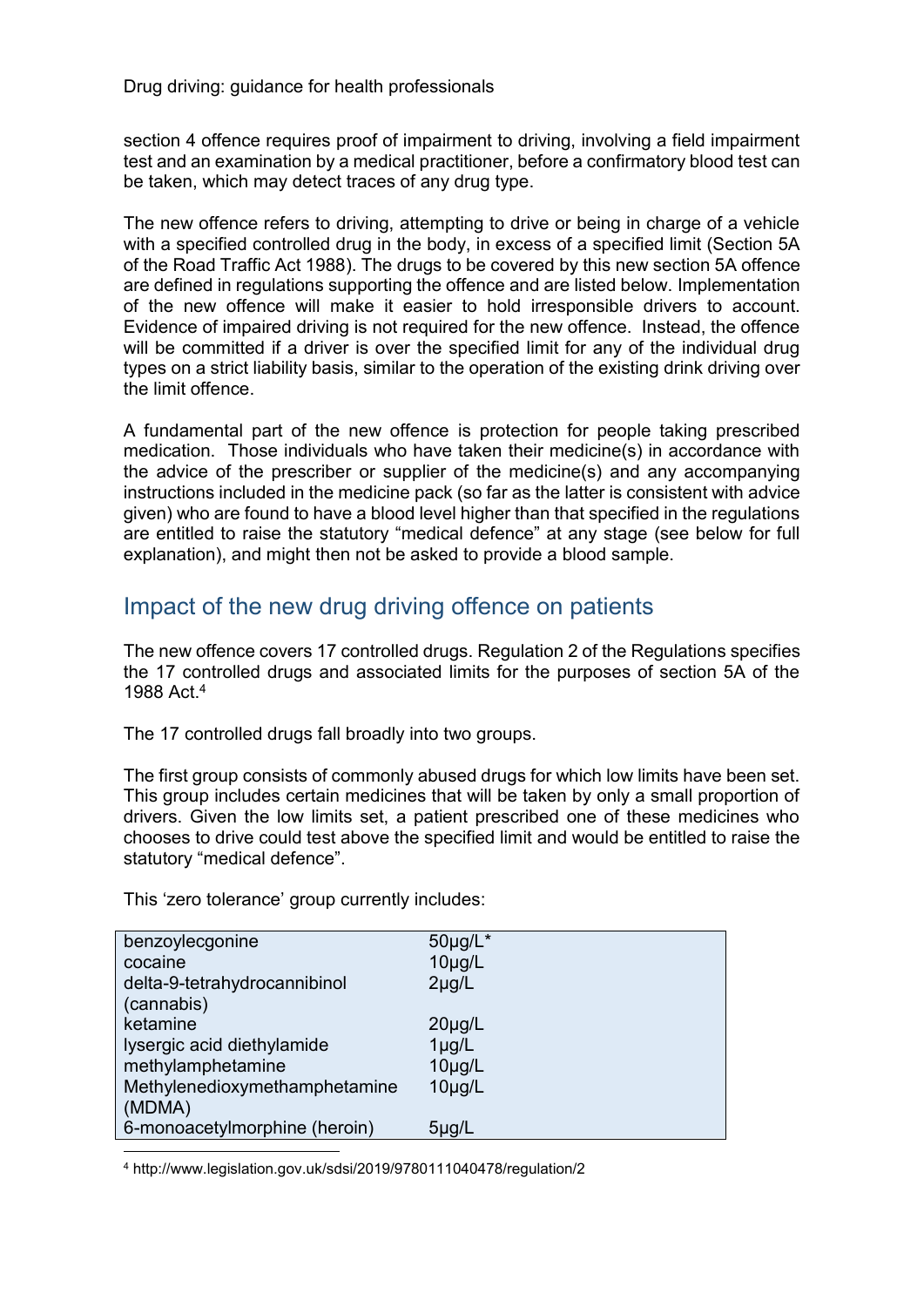Drug driving: guidance for health professionals

\* *microgrammes per litre of blood*

The second group consists of mainly licensed medicines that have a significant liability to be abused, and for which the specified limits have been set at a higher level than the first group. The higher limits are generally above the normal therapeutic range so most patients are unlikely to be driving with a concentration of a specified drug in their body above the specified limit. However, those on particularly high doses, for example, could test above the specified limit and where that happens, then they would be entitled to raise the statutory "medical defence".

This second group includes the following benzodiazepines:

| Clonazepam      | $50\mu g/L$  |
|-----------------|--------------|
| Diazepam        | 550µg/L      |
| Flunitrazepam** | $300\mu g/L$ |
| Lorazepam       | $100\mu g/L$ |
| Oxazepam        | $300\mu g/L$ |
| Temazepam       | 1,000µg/L    |
|                 |              |

\*\*No longer licenced in the UK

Plus:

| Methadone | 500µg/L     |
|-----------|-------------|
| Morphine  | $80\mu g/L$ |

A separate approach for Amphetamine

| Amphetamine | $250 \mu g/L$ |  |
|-------------|---------------|--|
|             |               |  |

Amphetamine is also included as a specified controlled drug in the new regulations. An approach balancing risk has been adopted in recognition of the fact amphetamines are illegal but can also have a medicinal use.

The statutory "medical defence" can be raised by patients taking medicines in accordance with instructions, from either of these groups.

Information on whether any particular medicine is affected by the new legislation can be found in the Summary of Product Characteristics for that medicine.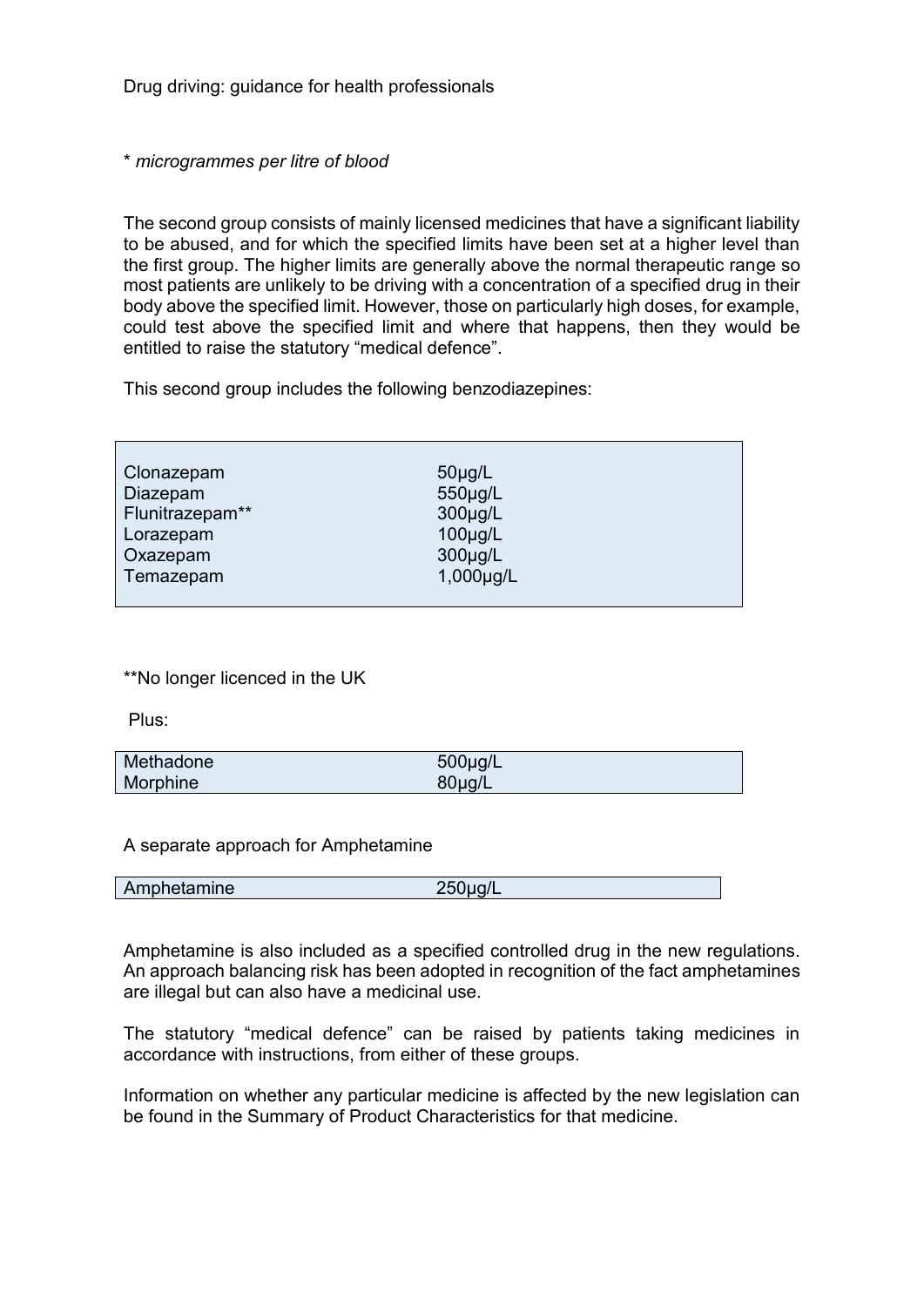# The statutory "medical defence"

This new offence does not alter in any way the clinical advice that should be given to patients in future, which, as now, is based on a proper professional judgement for each patient of what is the appropriate discussion concerning the risks of their medicines.

A patient investigated for drug driving would generally be entitled to raise the statutory "medical defence" if:

a. The drug was lawfully prescribed, supplied, or purchased over-the-counter, for medical or dental purposes; and

b. The drug was taken in accordance with advice given by the person who prescribed or supplied the drug, and in accordance with any accompanying written instructions (so far as the latter are consistent with any advice of the prescriber).

In relation to (b) above, the advice from a prescriber can be considered patient specific advice following assessment of the particular prescribing needs for that individual patient. This advice can sometimes differ from the general instructions in the medicine's information leaflet. That healthcare professional's advice can be then properly used in such circumstances as a basis for the patient's statutory "medical defence".

If the police had evidence that the patient's driving was impaired due to drugs, whether prescribed or not, they can charge someone under the existing offence of driving whilst impaired through drugs offence described in section 4 of the Road Traffic Act 1988, for which there is no statutory "medical defence".

The following pages contain useful information for healthcare professionals regarding the operation of the medical defence.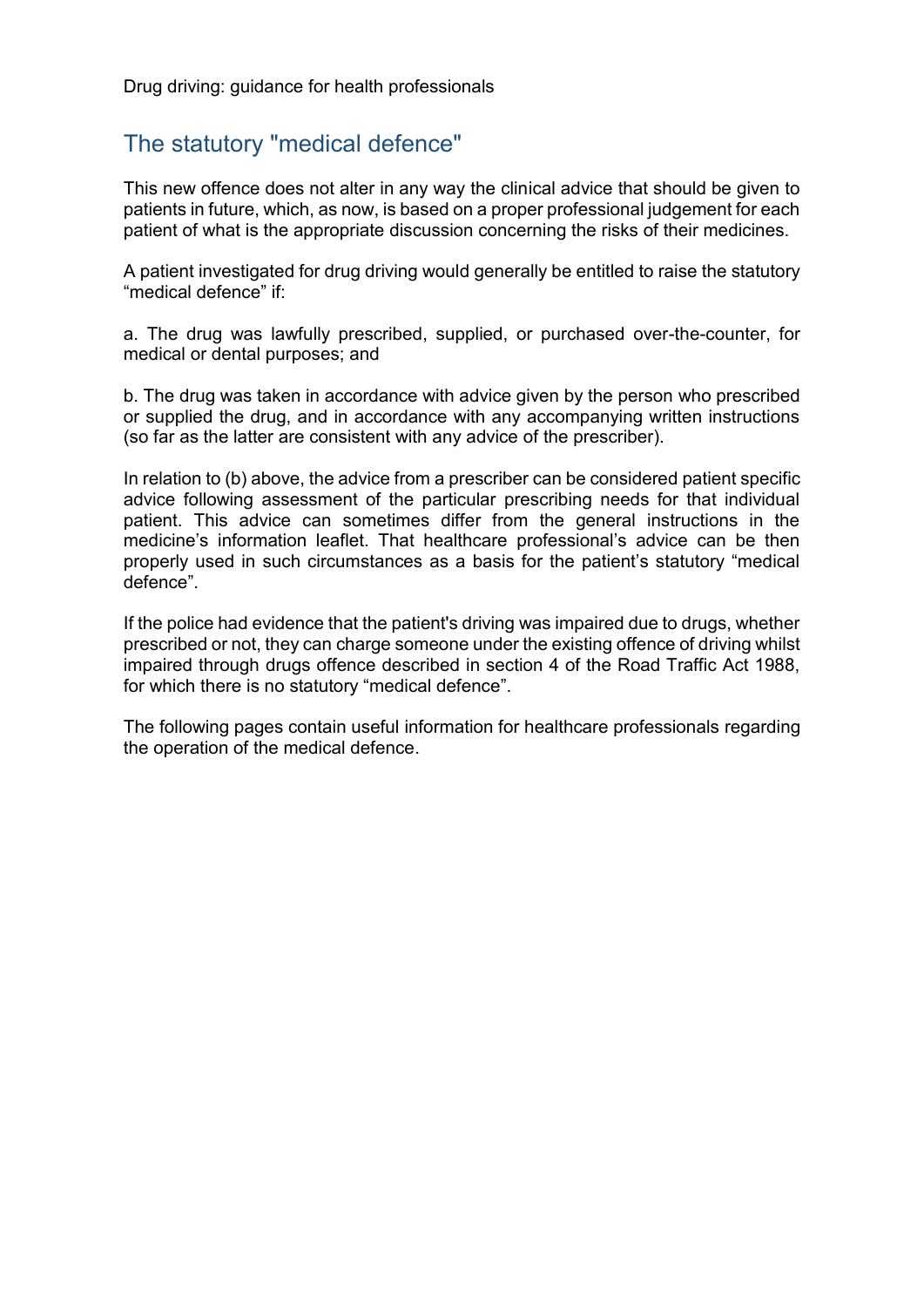#### Drug driving and the statutory "medical defence"

You may find the following points useful to aid your understanding of the medical defence available to patients:

- The police have new powers to test and report to the Crown Office and Procurator Fiscal Service (COPFS) drivers who are suspected of driving having taken certain specified controlled drugs in excess of specified levels in the body.
- If a driver tests positive at the roadside, they will be arrested and taken to a nearby police station for a confirmatory blood test.
- Unlike the existing offence of driving whilst impaired by a drug, the new offence has a statutory "medical defence" to protect those patients who may test positive for certain specified drugs taken in accordance with the advice of a healthcare professional and the patient information leaflet that accompanies the medicine.
- In deciding whether to raise criminal proceedings, the Procurator Fiscal will take into account any evidence patients have provided to the police that may satisfy the statutory 'medical defence.'
- However, it remains the responsibility of all drivers, including patients, to consider whether they believe their driving is, or might be, impaired on any given occasion, for example if they feel sleepy. It will remain an offence, as now, to drive whilst their driving is impaired by drugs; and, if in doubt, drivers should not drive. The statutory "medical defence" does not extend to be available for the existing 'impairment' offence because even if legitimately taking a medicine, the patient should not be driving if actually impaired.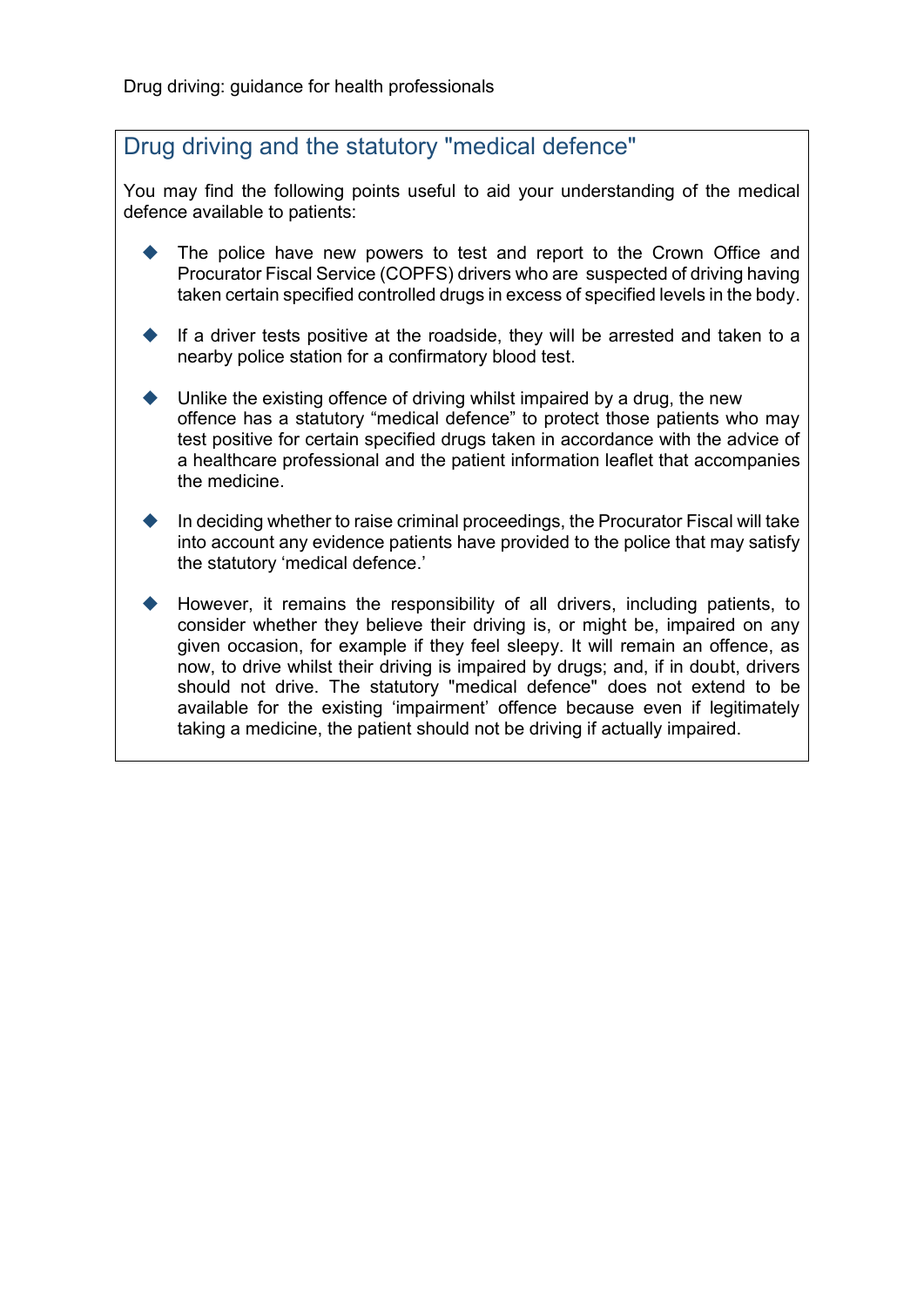Drug driving: guidance for health professionals

### Factors to consider when advising a patient as to whether their driving is likely to be impaired

It is a driver's responsibility to decide whether they consider their driving is, or they believe might be, impaired on any given occasion.

It is the responsibility of prescribers and suppliers of medicines to give suitable clinical advice to patients regarding the likely risks of their medicines as part of their normal professional practice (including advice on serious and common side effects), which might include, for example, for some drugs the advice that the drug may cause sleepiness and so might impair driving.

Care should be taken where a person is on repeat prescription(s) for suitable clinical advice related to 'medicines and driving' to be reiterated by the pharmacist as part of their normal professional practice.

Based on existing best practice, current advice given to patients about issues related to 'medicines and driving' typically covers the following points, as relevant to each case:

- Not to drive if any symptoms or signs develop suggesting that their driving may be impaired, such as experiencing sleepiness, poor coordination, impaired or slowed thinking, dizziness, or visual problems.
- Not to drive at certain times when the risk may be temporarily increased, for example, when first starting, or when first increasing or reducing the dose of, a medicine that may potentially impair their driving.
- To take particular care in circumstances that may increase the risk of their driving being impaired whilst taking their medicine, and to avoid driving if this occurs. Such situations could include:
- **-** if another prescribed medicine is added that could also impair their driving alongside the already potentially impairing medicine(s);
- **-** if they take an over-the-counter medicine that could also potentially impair their driving if taken alongside the prescribed medicine;
- **-** if other medicines are being obtained from other prescribers that may have an impact on their driving;
- **-** if there is a developing medical condition that could increase the risk of the impairing side-effects from the prescribed medicine (for example, during the development of a serious illness with recent marked loss of weight);
- **-** if the patient takes any new medicines that are known to be able to affect the metabolism of their existing medicine and so might impair their driving; or
- **-** other relevant situations, such as the effects of age or the re-initiation of a medicine that previously caused a period of sleepiness that impaired driving.
- To be aware that alcohol taken in combination with other impairing drugs can substantially increase the risk of accidents.